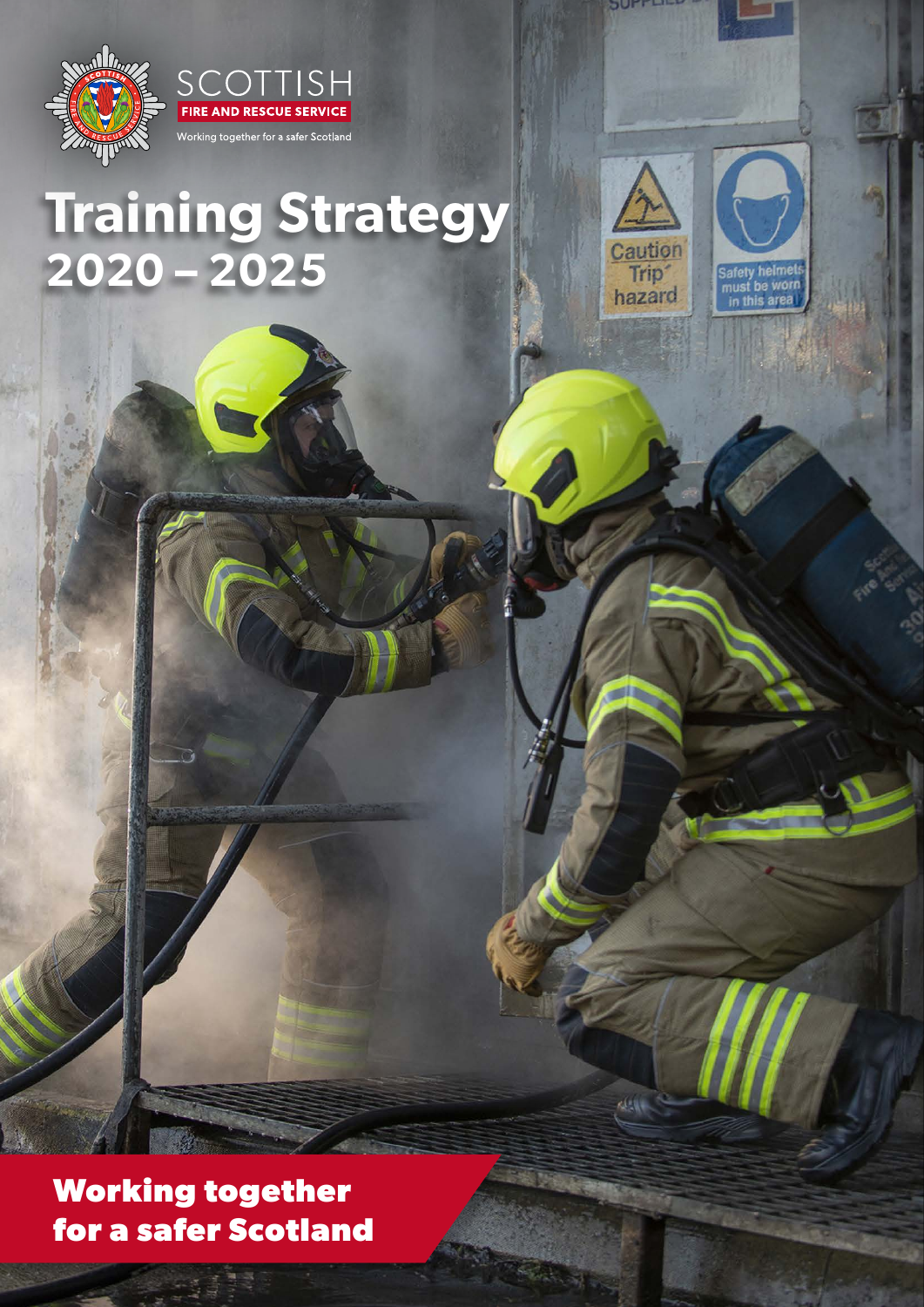

Publishing a Training Strategy for the Scottish Fire and Rescue Service (SFRS) is essential in providing a clear direction for the development and delivery of high quality training. This will ensure that our staff have the Knowledge, Understanding and Skills necessary to effectively deliver the services required of them. The Training Strategy supports the intended outcomes of the SFRS Strategic Plan 2019-22, the findings of the Training and Employee Development (TED) Review and complements the People and Organisational Development (POD) Directorate plans.

The Scottish Fire and Rescue Service (SFRS) Strategic Plan sets out a clear vision for the development of our most important asset - our staff: "Training plays an essential role in installing safety critical, technical, operational and organisational skills and leadership, to enable our workforce to fully support and engage in the design and delivery of excellent services." This commitment is underpinned by a statutory obligation, as provided by the Fire (Scotland) Act 2005, as amended by the Police and Fire Reform (Scotland) Act 2012, to secure the provision of training for people employed within the Service. The Service also has a responsibility under the Health and Safety at Work Act 1974 to ensure the health, safety and welfare at work of its employees. This includes the provision of high quality learning, training and development to ensure all employees are competent and safe to perform their roles.

With increasing pressure on public sector finance the challenge remains to provide the right training and development opportunities at the right time to the right people as cost effectively as possible to ensure our staff are prepared for the challenges they face. Forging strong links across the United Kingdom with other Fire and Rescue Services and with National Operational Learning (NOL) processes, together with the intrinsic internal link already in place with Operational Assurance (OA) will assist us in meeting this challenge and will also ensure that SFRS is at the forefront in pioneering new technologies and innovative working practices.

In preparing the Training Strategy the needs of the organisation, teams and individuals are taken into consideration however, the requirement to balance these needs provides a challenge to all managers across the service. Whilst the emphasis of the Training Strategy is targeted at supporting operational development activity, the needs of all SFRS employees remains an integral component of POD work plans.

Whilst the Training Function has overall responsibility for developing, facilitating and delivering training it is incumbent upon all staff within the organisation to actively engage in the process of identifying their training needs, recording these and engaging in performance management processes (including Staff Appraisal) as a tool to promote continuous individual and organisational improvement.

The Training Strategy presents an aspirational, overall objective supported by a range of challenging priorities that are further broken down into key themes from which managers can identify and develop initiatives, objectives and work plans to support the delivery of the wider strategic direction. In delivering the Strategy, it will be necessary for managers to work along with their teams to develop short, medium and longer-term objectives and work both within their individual Functions and more importantly across Functions to secure best value and efficient delivery.

The success of this Strategy will be achieved by the combined and coordinated efforts of all staff, supported and guided by competent, efficient and motivated managers. Together, this will drive continuous improvement and help improve the skills and knowledge of the whole workforce whilst reflecting the core SFRS values of Safety, Teamwork, Respect and Innovation.

**John Dickie** Director of Training, Safety and Assurance



#### **Objective**

The overall Strategic Objective of the Training Function is:

*"To develop and deliver high quality training and development to support organisational and individual performance throughout the Scottish Fire and Rescue Service with a clear focus on safety and the pursuit of excellence."*

This represents the mission statement for the Training Function.

#### **Priorities**

To deliver the strategic objective the following priorities have been established.

- 1. To Implement the recommendations of the Training and Employee Development Review.
- 2. Work in Partnership with other Directorates, to identify, develop and deliver risk critical training and development to those who need it, when they need it.
- 3. To ensure that the National Training Standards are revised to provide a framework which allows for controlled flexibility in the application of training delivery and supports the delivery of training and development across all duty systems and working patterns at both National and Local levels.
- 4. To ensure that all training and development delivered is aligned to a training needs analysis at individual, team and organisational levels.
- 5. To ensure that the resources, facilities and sites used for delivering training and development are fit for purpose, provide realism and address the risks identified through the Service Delivery Model Programme.
- 6. To ensure accurate, robust and detailed recording of both training and development that has been undertaken and any training needs that are identified.
- 7. To strive for continuous improvement in all our development, delivery and management activities for the benefit of the Organisation, our customers and our staff.



#### **Organisational and Individual Development**

- Consider the range of knowledge and skills required by our staff to enable them to develop their understanding and competence, to acquire new knowledge and skills and to maintain competency in existing skills. This must be linked at individual, team and organisational levels.
- That all opportunities are explored to ensure that the most effective training and development opportunities are selected, delivered and regularly reviewed in the

most appropriate way incorporating any learning obtained through National Operational Learning (NOL) or Operational Assurance (OA) processes.

• This should include engagement with other UK Fire and Rescue Services and Internationally, as well as other providers where appropriate.

#### **Management of Knowledge and Skills**

• To ensure that the delivery methods and working patterns allow the knowledge and skills of the training

Key themes have been identified to support delivery of the objective, priorities and provide a guide to the key areas for managers to focus their attention and efforts towards. The themes are not prescriptive but represent areas for consideration and actions. The themes relate to: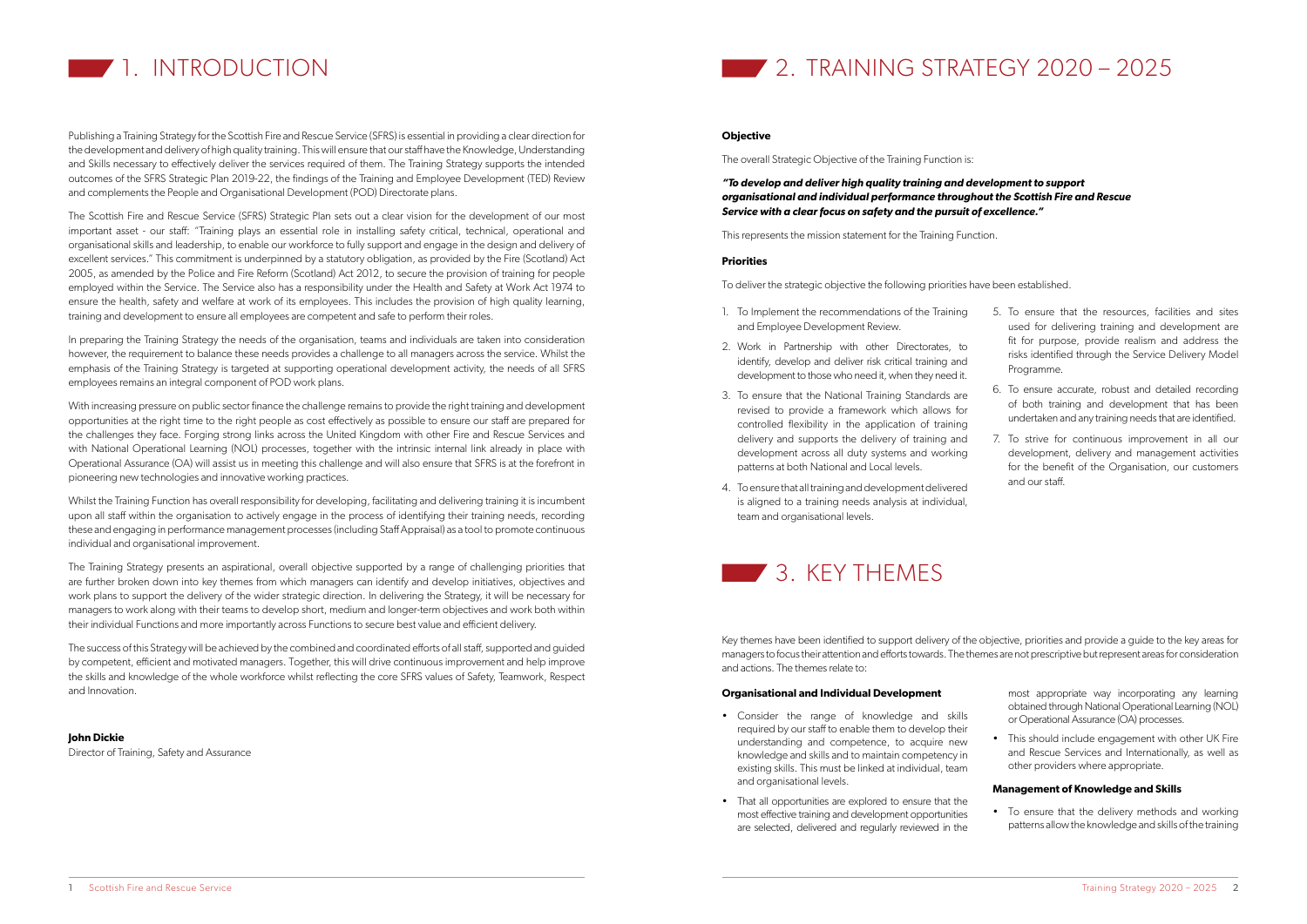## **4. TRAINING STRATEGY PRIORITIES**

staff to be available when required, considered in terms of resilience and managed through a succession planning process.

- To ensure that those delivering training are suitably trained and experienced in the subjects that they are delivering.
- That knowledge management and succession planning are key components of the development and delivery plans for training.

#### **Safety and Risk Assessment**

• To embed safety as integral to all training and development activity, with the principles of risk assessment and Health and Safety Guidance Note 65 (HSG 65) employed to manage risks.

#### **Training Needs**

- That all staff take responsibility for contributing to identifying their individual training and development needs.
- To ensure that the individual, team and organisational needs are recorded and used as a key driver for directing future training and development planning.
- That there is a process for each individual to record their training and development needs as well as any training activity undertaken.

#### **Training Delivery**

- To ensure that there is a clear understanding of who needs developed or trained, when, and ensure that training and development staff are available to support the efficient delivery of training and development wherever it is needed.
- To review the Training Business Partnering Model to align with the recommendation for a de-centralised delivery model as recommended within the Training Review (see Appendix 1)
- To ensure that the delivery models, and working patterns are suitable and support the promotion of work/home life balance without the need for excessive overtime or other additional working hours.
- That the delivery of training and development makes maximum use of resources and facilities to enhance the experience of those being developed.
- To consider the need to maintain the facilities and resources used to deliver training and development and consider the need for a plan to ensure these are subject to ongoing review.

#### **Best Value**

- To ensure that every delivery method, duty and shift patterns in use by the Training Function is subject to scrutiny both internally and externally to ensure that they remain efficient, fit for purpose and allow the identification of opportunities to improve on performance and capture best practice where it exists.
- That training needs analysis at all levels should be used to inform the most efficient means of delivering training and development.

#### **Performance Management**

- That all training and development activity undertaken should be considered as a key component of the Service's performance management framework.
- That the performance management framework for training and development undertaken at individual and team levels are closely aligned to maximise opportunities for learning.

#### **Measurement, Quality Assurance and Governance**

- To ensure that systems are in place to record and monitor individual competency, including all core and specialist skills, across each of the SFRS duty systems.
- That all training and development records are subject to regular and routine audit and inspection with outcomes related to the performance management system.
- Quality must be at the centre of all activity carried out with a clear focus on what is to be done and what standard is to be achieved with a focus on identifying good practice and areas for continuous improvement at individual, team and organisational level.
- Quality and performance must be integral to everything that is done and the responsibility of all staff to work towards supporting and delivering outcomes that provide quality results and add value.
- To ensure that work carried out under the auspices of this Strategy is well managed and adheres to the governance process of the SFRS.

#### **Values**

• To ensure that the work carried out under the auspices of this Strategy is harmonious with the Values of the SFRS.

**Organisational and Individual Development**

**Management of Knowledge and Skills**

**Safety and Risk Assessment**

**Training Needs**

ü

ü

ü

ü



**P1**

containe

To implement the recommendations<br>within the Training Review 2020

ü

ü

ü

who need it, when they need it

**P2**

Il necessary risk critical training<br>identified and delivered to thos<br>en they need it

ü

ü

ü

ü

ü

To ensure that the training delivery methods and shift systems support delivery of training and

that the training deli<br>ms support delivery

 $\overline{C}$  or  $\overline{C}$ 

ng a

**P3**

|                                                           | P <sub>4</sub>                                                                                                                                    | P <sub>5</sub>                                                                                                                                                                                                                 | $\overline{\mathsf{P6}}$                                                                                                         | P7                                                                                                                                                                                    |
|-----------------------------------------------------------|---------------------------------------------------------------------------------------------------------------------------------------------------|--------------------------------------------------------------------------------------------------------------------------------------------------------------------------------------------------------------------------------|----------------------------------------------------------------------------------------------------------------------------------|---------------------------------------------------------------------------------------------------------------------------------------------------------------------------------------|
| development across all duty systems and shift<br>patterns | delivered is based upon a training needs analysis at<br>To ensure that all training and development<br>individual, team and organisational levels | used for delivering training and development are<br>risks identified through the Service Delivery Model<br>fit for purpose, provide realism and address the<br>To ensure that the resources, facilities and sites<br>Programme | To ensure accurate, robust and detailed recording<br>of training and development undertaken and any<br>training needs identified | To implement a process of continuous improvement<br>in all our development, delivery and management<br>activities for the benefit of the organisation, our<br>customers and our staff |
|                                                           |                                                                                                                                                   |                                                                                                                                                                                                                                |                                                                                                                                  |                                                                                                                                                                                       |
|                                                           |                                                                                                                                                   |                                                                                                                                                                                                                                |                                                                                                                                  |                                                                                                                                                                                       |
|                                                           |                                                                                                                                                   |                                                                                                                                                                                                                                |                                                                                                                                  |                                                                                                                                                                                       |
|                                                           |                                                                                                                                                   |                                                                                                                                                                                                                                |                                                                                                                                  |                                                                                                                                                                                       |
|                                                           |                                                                                                                                                   |                                                                                                                                                                                                                                |                                                                                                                                  |                                                                                                                                                                                       |
|                                                           |                                                                                                                                                   |                                                                                                                                                                                                                                |                                                                                                                                  |                                                                                                                                                                                       |
|                                                           |                                                                                                                                                   |                                                                                                                                                                                                                                |                                                                                                                                  |                                                                                                                                                                                       |
|                                                           |                                                                                                                                                   |                                                                                                                                                                                                                                |                                                                                                                                  |                                                                                                                                                                                       |
|                                                           |                                                                                                                                                   |                                                                                                                                                                                                                                |                                                                                                                                  |                                                                                                                                                                                       |

*Table 1: Training Strategy 2020 – 2025*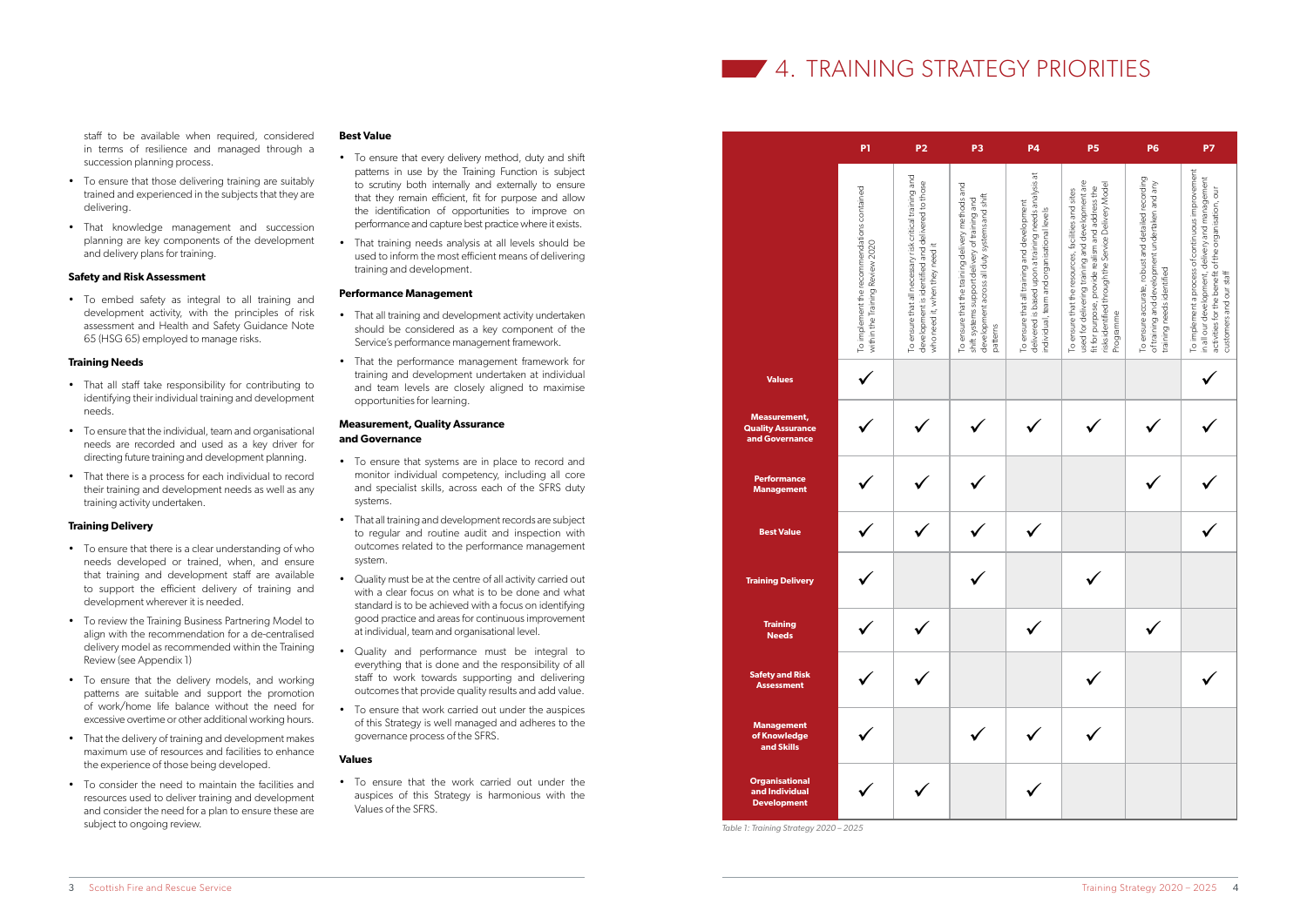### **5. TRAINING STRATEGY KEY THEMES**

| <b>Key Themes</b>                                                                                                                                                                                                                                                                                          | P1                     | P <sub>2</sub> | P <sub>3</sub> | <b>P4</b>  | <b>P5</b>  | P6         | P7         |
|------------------------------------------------------------------------------------------------------------------------------------------------------------------------------------------------------------------------------------------------------------------------------------------------------------|------------------------|----------------|----------------|------------|------------|------------|------------|
| <b>Organisational and Individual Development</b>                                                                                                                                                                                                                                                           |                        |                |                |            |            |            |            |
| Consider the range of skills and knowledge required by our staff<br>to enable them to develop their understanding and competence,<br>to acquire new skills and knowledge and maintain competency<br>in existing skills. This must be linked at individual, team and<br>organisational levels.              |                        | Q4<br>2024     |                | Q4<br>2024 |            |            |            |
| That all opportunities are explored to ensure that the most effective<br>training and development opportunities are selected and delivered in<br>the most appropriate way incorporating any learning obtained through<br>NOL or OA processes.<br>This should include engagement with other Fire and Rescue | Q <sub>3</sub><br>2023 | Q4<br>2024     |                |            |            |            |            |
| Services, and other providers where appropriate.                                                                                                                                                                                                                                                           |                        |                |                |            |            |            |            |
| <b>Management of Knowledge &amp; Skills</b><br>To ensure that the delivery methods, duty and shift patterns ensure<br>that the knowledge and skills of the training staff are available when<br>required, considered in terms of resilience and managed through a<br>succession planning plan.             | Q <sub>3</sub><br>2023 |                | Q1<br>2021     |            | Q4<br>2024 |            |            |
| To ensure that those delivering training are suitably trained and<br>experienced in the subjects that they are delivering.                                                                                                                                                                                 | Q4<br>2023             |                |                |            | Q4<br>2024 |            |            |
| That knowledge management and succession planning are key<br>components of the development and delivery plans for training.                                                                                                                                                                                |                        |                | Q1<br>2024     | Q1<br>2021 |            |            |            |
| <b>Safety &amp; Risk Assessment</b>                                                                                                                                                                                                                                                                        |                        |                |                |            |            |            |            |
| To ensure that safety is integral to all training and development with<br>the principles of risk assessment and Health and Safety Guidance note<br>65 (HSG 65) employed to manage risks.                                                                                                                   | Q <sub>3</sub><br>2023 | Q4<br>2024     |                |            | Q4<br>2024 |            | Q4<br>2020 |
| <b>Training Needs</b>                                                                                                                                                                                                                                                                                      |                        |                |                |            |            |            |            |
| To ensure that the individual, team and organisational needs in terms<br>of training and development are recorded and used as a key driver<br>for directing future training and development.                                                                                                               | Q <sub>3</sub><br>2023 |                |                |            |            | Q1<br>2022 |            |
| That there is a process for each individual to record their training and<br>development needs and activity undertaken.                                                                                                                                                                                     | Q1<br>2022             |                |                |            |            | Q1<br>2022 |            |
| That all staff take responsibility for contributing to identifying their<br>individual training and development needs.                                                                                                                                                                                     |                        | Q4<br>2024     |                | Q4<br>2024 |            |            |            |
| <b>Training Delivery</b>                                                                                                                                                                                                                                                                                   |                        |                |                |            |            |            |            |
| To ensure that there is a clear understanding of who needs developed<br>or trained, when, and ensure that training and development staff are<br>available to support the efficient delivery of training and development<br>wherever it is needed.                                                          | Q <sub>3</sub><br>2023 |                | Q1<br>2021     |            | Q4<br>2024 |            |            |
| To review the Training Business Partnering Model to align with<br>the recommendation for a de-centralised delivery model as<br>recommended within the Training Review.                                                                                                                                     | Q <sub>3</sub><br>2023 |                |                |            | Q4<br>2024 |            |            |

#### **Training Delivery**

To ensure that the delivery methods, duty systems and shift patterns are deliverable and support the promotion of work/home life balance without the need for excessive overtime or other additional working hours.

That the delivery of training and development makes maximum use of resources and facilities to enhance the experience of those being developed.

To consider the need to maintain the facilities and resources used to deliver training and development and consider the need for a plan to ensure these are subject to ongoing review.

#### **Best Value**

To ensure that all and every delivery method, duty and shift patterns in use by the Training and Development Function is subject to scrutiny both internally and externally to ensure that they are efficient, fit for purpose and identifying opportunities to improve on performance and capture best practice where it exists.

That training needs analysis at all levels should be used to inform the most cost effective and efficient means of delivering training and development.

### **Performance Management**

That all training and development activity undertaken should be considered as a key component of the performance management framework.

That the performance management framework and training and development undertaken at individual and team levels are closely aligned to maximise opportunities for learning.

| P <sub>1</sub>         | P <sub>2</sub>        | <b>P3</b>     | <b>P4</b>  | <b>P5</b>             | <b>P6</b>            | P7                    |
|------------------------|-----------------------|---------------|------------|-----------------------|----------------------|-----------------------|
|                        |                       |               |            |                       |                      |                       |
|                        |                       | Q1<br>2021    |            |                       |                      |                       |
| Q3<br>2023             |                       |               |            | $\mathsf{Q}4$<br>2024 |                      |                       |
|                        |                       |               |            | Q4<br>2021            |                      |                       |
|                        |                       |               |            |                       |                      |                       |
| Q <sub>3</sub><br>2023 |                       | $Q$ ]<br>2021 |            |                       |                      | Q4<br>2020            |
|                        | $\mathsf{Q}4$<br>2024 |               | Q4<br>2024 |                       |                      |                       |
|                        |                       |               |            |                       |                      |                       |
| Q3<br>2023             |                       |               |            |                       |                      |                       |
|                        | Q4<br>2024            | $Q$ ]<br>2021 |            |                       | Q1<br>2022           |                       |
| Q3<br>2023             | Q4<br>2024            |               |            |                       |                      | Q4<br>2020            |
|                        |                       |               |            |                       |                      |                       |
|                        |                       |               |            |                       | Q4<br>2020           | Q4<br>2020            |
| Q4<br>2020             | Q4<br>2024            | Q1<br>2021    | Q4<br>2024 | Q4<br>2024            | $\mathsf{Q}$<br>2022 | Q4<br>2020            |
|                        |                       |               |            |                       |                      |                       |
| Q3<br>2023             |                       |               |            |                       |                      | $\mathsf{Q}4$<br>2020 |

That individual, Functional and organisational performance is monitored and reported and adopts the SMART criteria in setting of objectives.

#### **Measurement, Quality Assurance and Governance**

That all training and development records are subject to regular and routine audit and inspection with outcomes related to the performance management system.

To ensure that work carried out under the auspices of this Strategy is well managed and adheres to the governance process of the SFRS; quality and performance must be at the centre of all activity carried out with a clear focus on what is to be done and what standard is to be achieved. There is a responsibility for all staff to work towards identifying and delivering good practice and areas for continuous improvement at individual, team and organisational level.

### **Values**

To ensure that the work carried out under the auspices of this Strategy is harmonious with the Values of the SFRS.

*Table 2: Training Strategy Key Themes*

#### **Rey Themes**